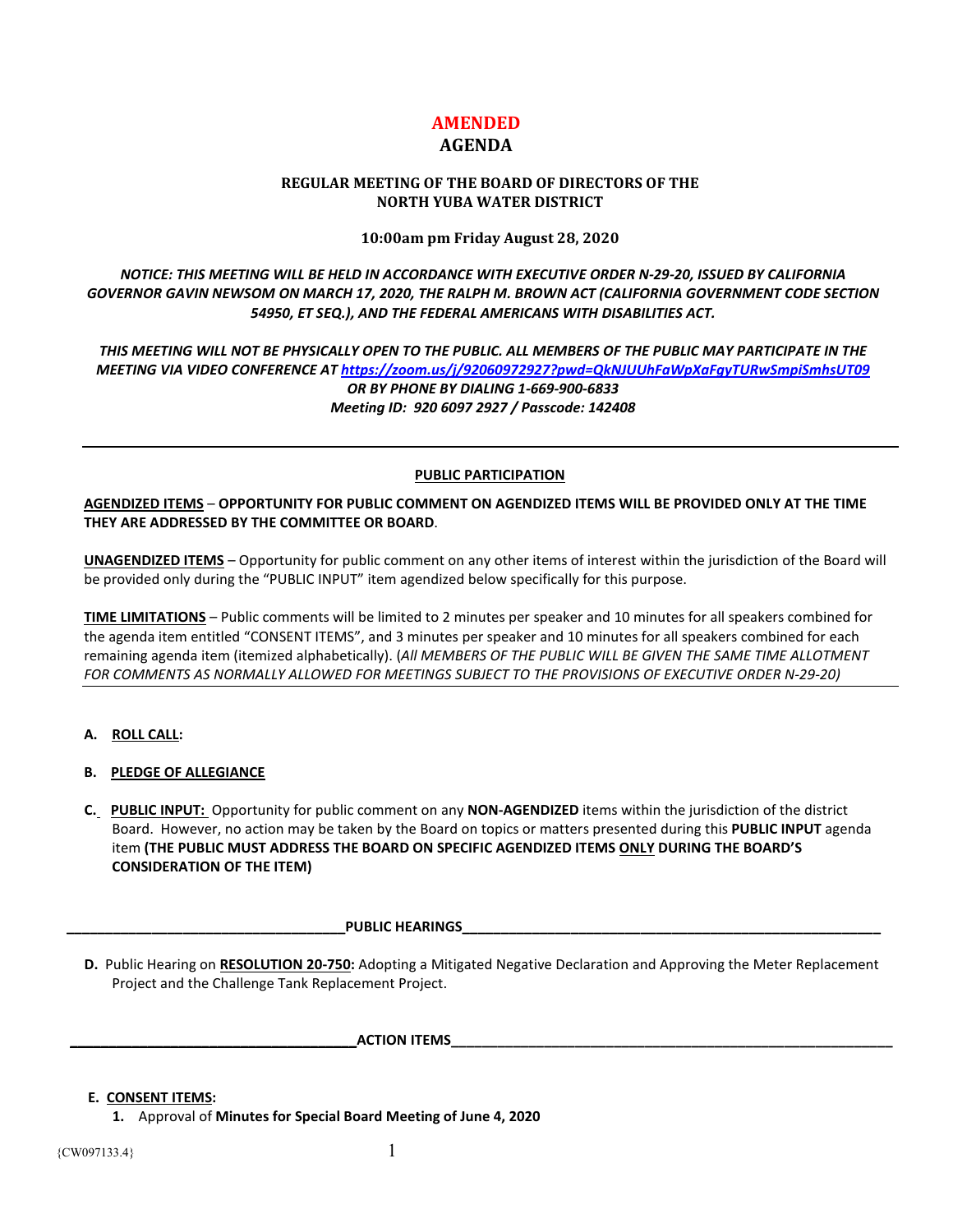- **2.** Approval of **Minutes for Regular Board Meeting of July 24, 2020**
- **3.** Approval of **Minutes for Regular Board Meeting of June 26, 2020**
- **4.** Approval of **Payroll for the Month of July 2020 - \$ \$50,009.78**
- **5.** Approval of **Bills for the Month of July 2020 - \$ 132,458.43**
- **6. Warrant #52-37243, fund #637, payable to North Yuba Water District, in the amount of \$100,000.00 for Bills and Payroll.**

## **F. FINANCIAL MANAGER'S REPORT:**

- 1. Review of Cash on Hand and Income Statements for the period ending **July 31, 2020**
- **G. RESOLUTION 20-749:** Supporting the Aero Pines Homeowners Association Petition to Yuba County Local Agency Formation Commission seeking annexation to the North Yuba Water District for the Provision of Domestic Water Service.
- **H**. **RESOLUTION 20-751:** Authorizing a Financial Assistance Application for a Financing Agreement from the State Water Resources Control Board for the Meter Replacement Project.
- **I. RESOLUTION 20-752:** Authorizing reimbursement from the State Water Resources Control Board for the Meter Replacement Project.
- **J. RESOLUTION 20-753:** Authorizing the closure of all District bank accounts currently open with Rabobank and establishment of five bank accounts at River Valley Community Bank

DISCUSSION/REPORTS

## **K. GENERAL MANAGERS REPORT**

1. Operations Memorandum

## **L. DIRECTORS INPUT:**

Directors may make brief announcements or reports for the purpose of providing information to the public or staff, or to schedule a matter for a future meeting. The Board cannot take action on any matter not on the agenda and will refrain from entering into discussion that would constitute action, direction or policy, until the matter is placed on the agenda of a properly publicized and convened Board meeting.

1. Consideration of agenda items for the next meeting. Items must be requested in accordance with the District's  *POLICY FOR AGENDIZING ITEMS FOR BOARD MEETINGS.*

## **M. CLOSED SESSION:**

- 1. Conference with Legal Counsel Existing Litigation (Government Code section 54956.9) Name of Case: *Gretchen Flohr v. North Yuba Water District* (Yuba County Superior Court Case No. CVPT 19-00503
- 2. Conference with Legal Counsel Existing Litigation (Government Code section 54956.9) Name of case: *Charles Sharp v. North Yuba Water District, et al.* (Yuba County Superior Court case no. CVPT20- 00386)